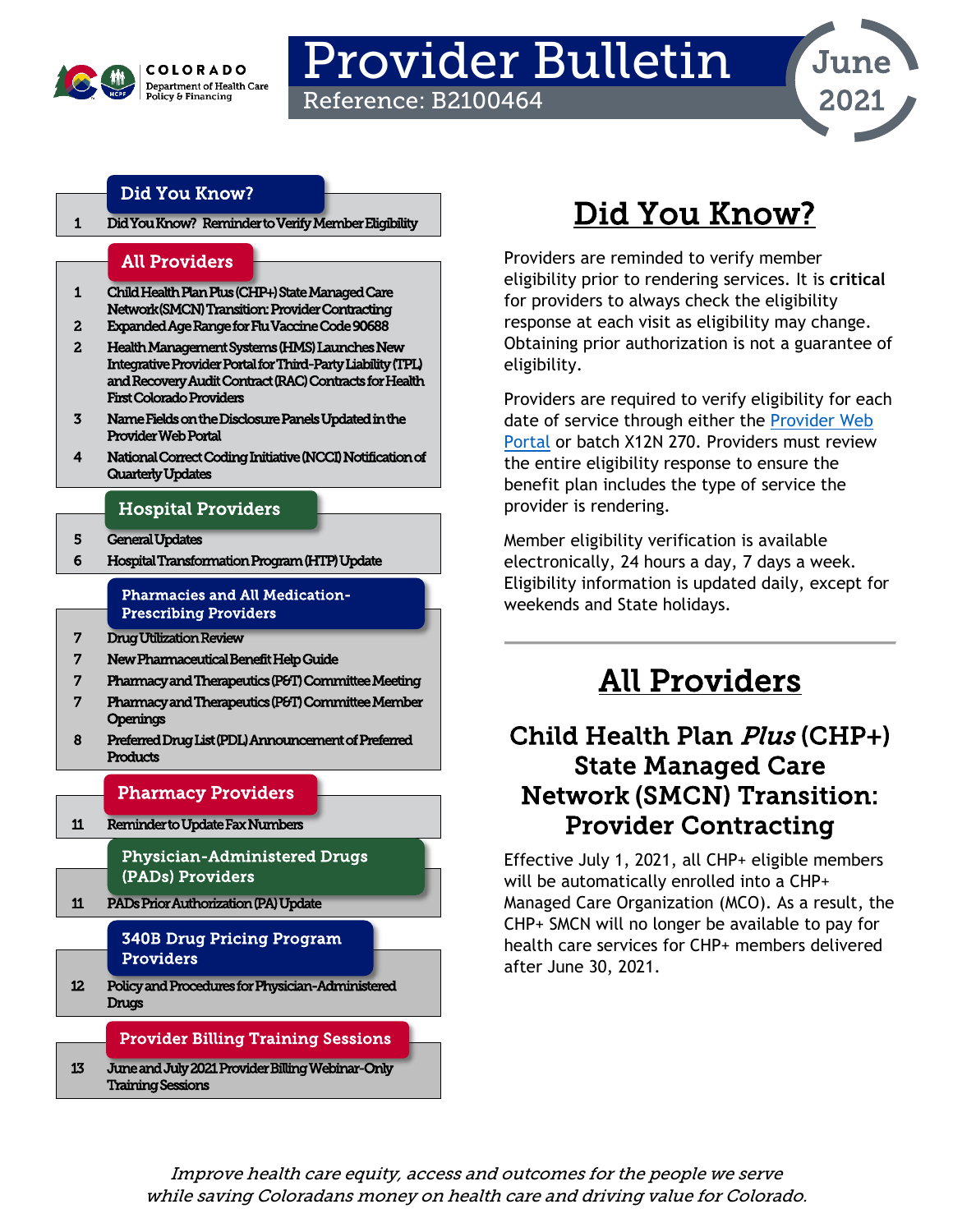Important information for CHP+ providers:

- Colorado Access will stop processing and paying claims for the SMCN for dates of service beginning on July 1, 2021.
- All providers must have a [current enrollment](https://hcpf.colorado.gov/provider-enrollment) in the Colorado interChange.
- All providers must have an active contract with a CHP+ MCO to be eligible for reimbursement for services delivered to CHP+ members starting July 1, 2021.

For more information about contracting with a CHP+ MCO, contact:

| CHP+ MCO                    | <b>Contact Information</b>                                                       |
|-----------------------------|----------------------------------------------------------------------------------|
| <b>Colorado Access</b>      | ProviderRelations@coaccess.com                                                   |
| Denver Health               | 1-303-602-2003                                                                   |
| <b>Friday Health Plans</b>  | Providers@fridayhealthplans.com                                                  |
| Kaiser Permanente           | 1-866-866-3951                                                                   |
| Rocky Mountain Health Plans | Western Slope providers: 1-970-244-7798<br>Front Range providers: 1-303-689-7372 |

Visit the [State Managed Care Network Transition web page](https://hcpf.colorado.gov/smcn-transition) for additional information.

### Expanded Age Range for Flu Vaccine Code 90688

<span id="page-1-0"></span>Effective September 1, 2020, the age range for procedure code 90688 has been lowered from a minimum of three years to a minimum of six months. All previously denied claims for this procedure code billed for a member under the age of three since September 1, 2020, will be reprocessed. The Health First Colorado Fee Schedule available on the [Provider Rates and Fee](https://hcpf.colorado.gov/provider-rates-fee-schedule)  [Schedule web page](https://hcpf.colorado.gov/provider-rates-fee-schedule) was updated to reflect this change.

Contact Christina Winship at [Christina.Winship@state.co.us](mailto:Christina.Winship@state.co.us) with any questions.

### <span id="page-1-1"></span>Health Management Systems (HMS) Launches New Integrative Provider Portal for Third-Party Liability (TPL) and Recovery Audit Contract (RAC) Contracts for Health First Colorado Providers

HMS has launched a new Provider Portal for TPL and RAC for Health First Colorado (Colorado's Medicaid program) providers. In May 2021, HMS released a streamlined, single-interface system that allows providers access to information 24/7 and manages the entire claims review, submission and recovery process in one place for Health First Colorado audits.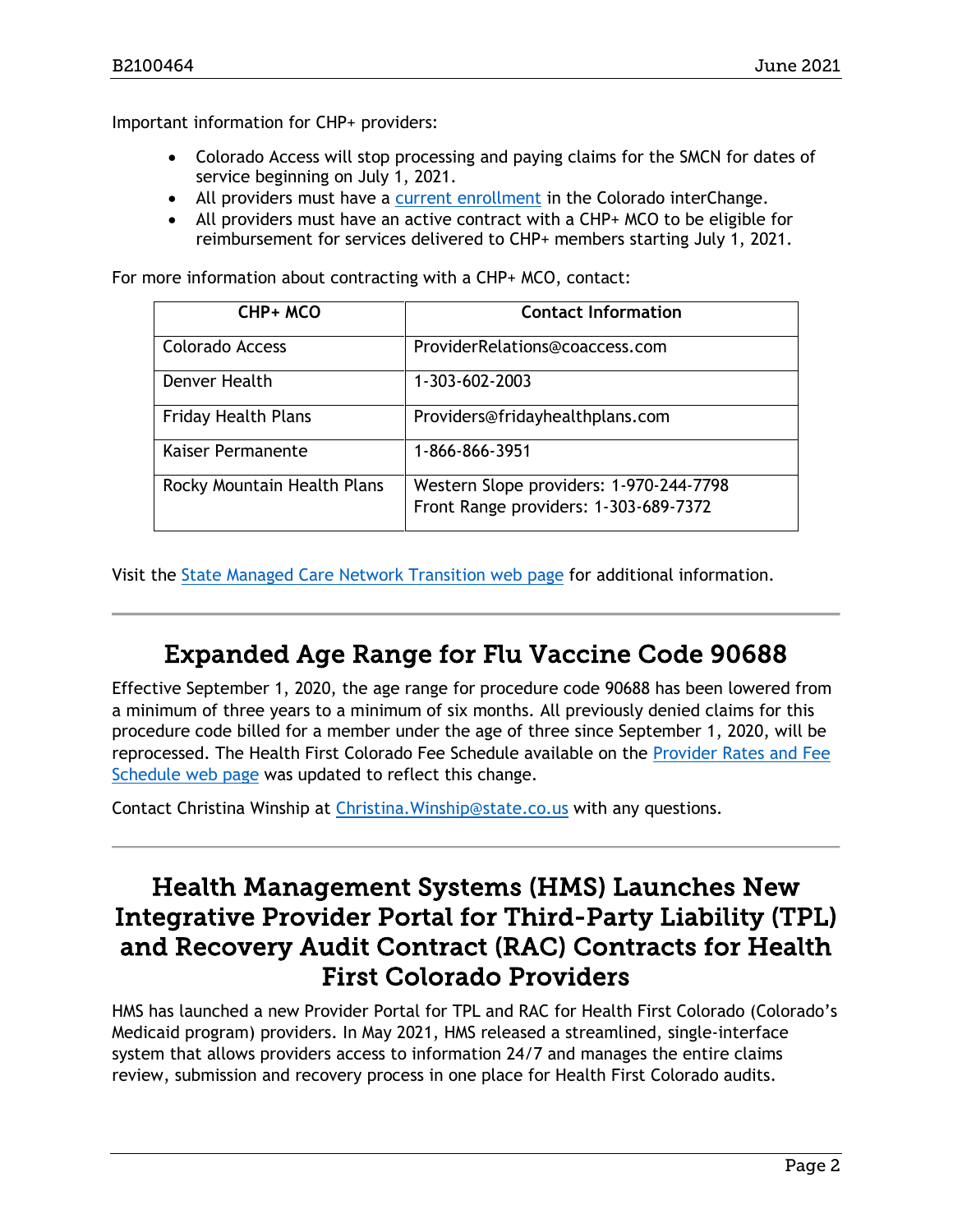HMS offered training on the new HMS Provider Portal at the end of April 2021. A recording of the RAC training will be available on the [Colorado RAC website,](https://resources.hms.com/state/colorado/rac) or training can be provided by calling HMS's RAC Provider Services at 1-877-640-3419.

Providers may access a [pre-recorded training session](https://hmsonline.webex.com/recordingservice/sites/hmsonline/recording/3af9aa39e5394a0fa62d130617de66b8/playback) specific to the HMS TPL Disallowance/Recoupment HMS Portal processes. Training may also be requested by calling HMS Provider Relations for TPL Disallowance projects at 1-877-262-7396.

There are many benefits for providers that submit records via the HMS Provider Portal for RAC audits, whether it is the provider or facility submitting documentation or the provider's third party.

- Less documentation is needed; no affidavit or copy of a request letter is required
- Decrease user errors
- Eliminate affidavit errors
- Instantly confirm record submission
- Save time, resources, paper and postage
- Electronically track and confirm submissions
- Update contact information
- Quickly be notified of status change
- View medical record request letters online
- View submission history and tracking
- File your request for Informal Reconsiderations directly online



More benefits for providers, including providers using HMS Portal for a TPL Disallowance/Recoupment project:

- A personalized dashboard displays the key functions to review and manage your claims
- Access a complete list of patients, claims and primary insurance information with just one click
- Update contact information
- Acknowledge Disallowance/Recoupment claims letters
- Respond to claims
- Communicate online with HMS about claim reviews
- Review, acknowledge, report and upload claims information in real time

To register for the new HMS Portal, visit the [HMS Portal web page](https://hmsportal.hms.com/) and choose '**Register**.'

### <span id="page-2-0"></span>Name Fields on the Disclosure Panels Updated in the Provider Web Portal

The name field on the Disclosure A and Disclosure D panels of the Provider Web Portal was updated to allow an Organization Name and an individual name to be entered separately. This update ensures the individual names for business owners and managing individuals are captured and stored appropriately in the Colorado interChange.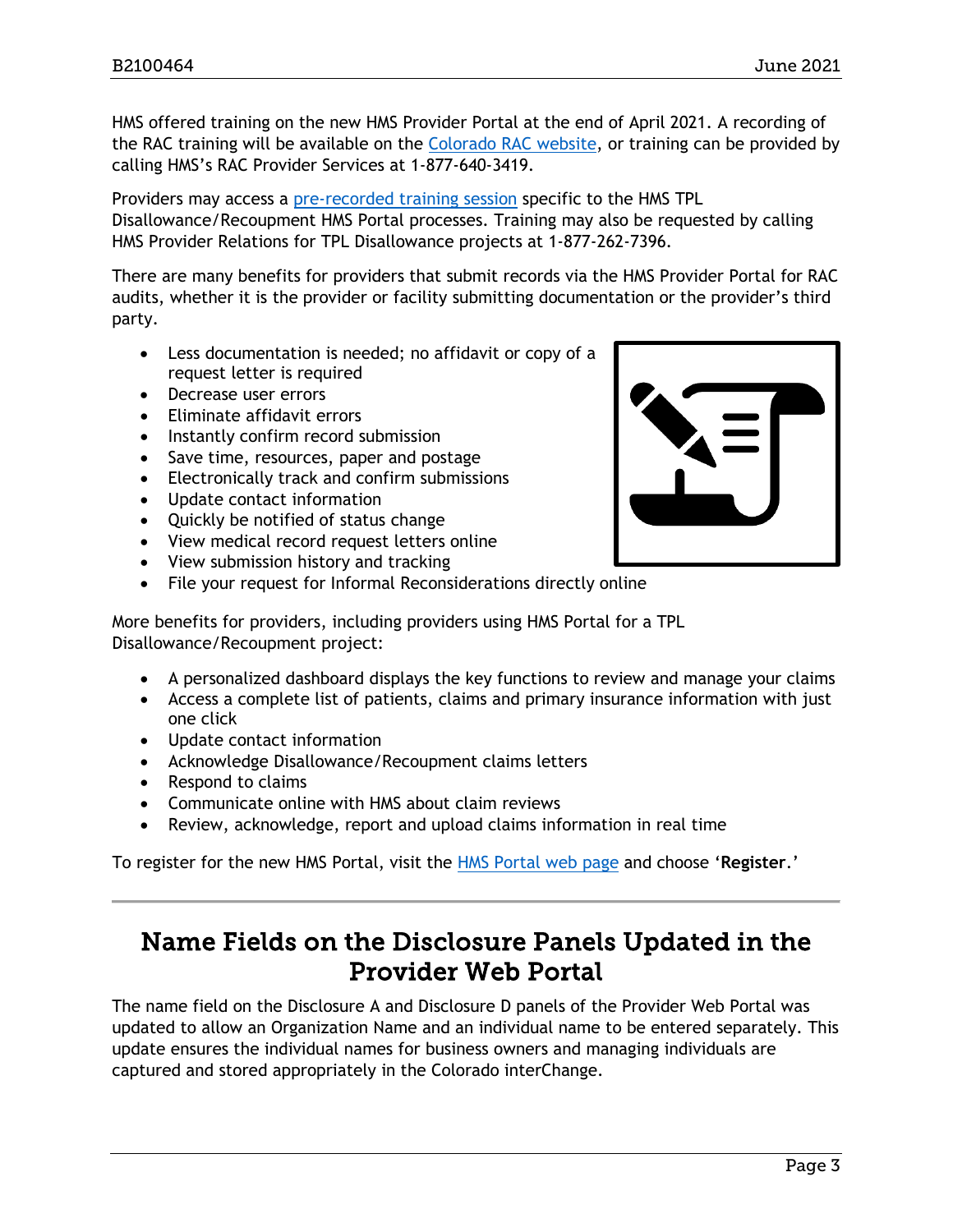Newly enrolling providers will complete these fields as part of the Provider Enrollment or Resume Provider Enrollment application. Existing providers will review and update the Disclosure panel during their next Provider Maintenance request or as part of the Revalidation application.

Existing providers performing a Provider Maintenance update will see the following error on the Attachments and Submit panel upon clicking "Submit" if the Disclosure panels have not been updated.



To resolve the error, providers should click the "Disclosure Changes" link, which will navigate the user to the Provider Maintenance: Disclosure panel. Disclosures requiring an update will be in a "Pending" status.

Select a pending disclosure. The current information on record will be reflected in the applicable field(s). Update the Organization Name and/or First Name, MI, Last Name and click "Add." Once all pending disclosures have been updated, click "Submit" to complete the request.

### <span id="page-3-0"></span>National Correct Coding Initiative (NCCI) Notification of Quarterly Updates

Providers are encouraged to monitor [Centers for Medicare & Medicaid Services \(CMS\) website](https://www.cms.gov/)  for updates to NCCI rules and guidelines. Updates to the procedure-to-procedure (PTP) and medically unlikely edit (MUE) files are completed quarterly with the next file update available July 2021. For more information, visit the [CMS National Correct Coding Initiative](https://www.cms.gov/Medicare/Coding/NationalCorrectCodInitEd/index.html) Edits web [page.](https://www.cms.gov/Medicare/Coding/NationalCorrectCodInitEd/index.html)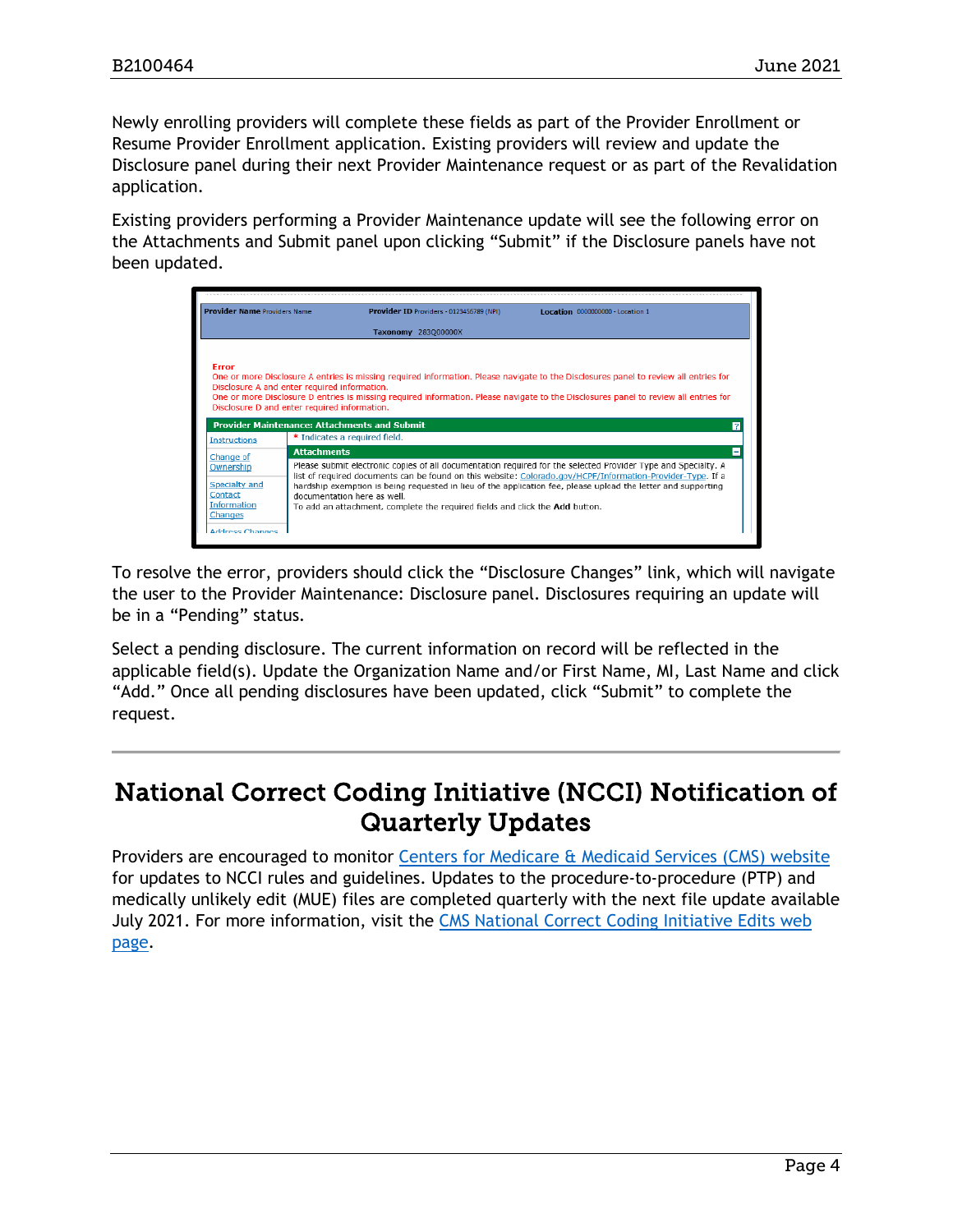## Hospital Providers

### General Updates

#### <span id="page-4-1"></span><span id="page-4-0"></span>**All Hospital Providers**

#### **Hospital Stakeholder Engagement Meetings**

Bi-monthly Hospital Engagement meetings will continue to be hosted to discuss current issues regarding payment reform and operational processing. [Sign up to receive the Hospital](https://visitor.r20.constantcontact.com/manage/optin?v=001HfxrbpGNWZ0lZnPp6t3PG2s9XPNl8ZvgFdjsKvSnhIy8z9JmHyp6DeoLJ3saT6x0SeqRR1ub149uoXxe1ok4jTzfMSQ0BN7S5vcLiRO7gdY%3D)  [Stakeholder Engagement Meeting newsletters.](https://visitor.r20.constantcontact.com/manage/optin?v=001HfxrbpGNWZ0lZnPp6t3PG2s9XPNl8ZvgFdjsKvSnhIy8z9JmHyp6DeoLJ3saT6x0SeqRR1ub149uoXxe1ok4jTzfMSQ0BN7S5vcLiRO7gdY%3D)

• The All-Hospital Engagement meeting is scheduled for **[Friday, July 9, 2021, from](https://hcpf.colorado.gov/hospital-stakeholder-engagement-meetings)  1:00 p.m. - [4:00 p.m. MT](https://hcpf.colorado.gov/hospital-stakeholder-engagement-meetings)** and will be hosted virtually.

Visit the [Hospital Stakeholder Engagement Meeting web page](https://hcpf.colorado.gov/hospital-stakeholder-engagement-meetings) for more details, meeting schedules and past meeting materials. **Calendar Year 2021 meetings have been posted.**

#### **Rural Hospital Stakeholder Engagement Meetings Discontinued**

The need for separate Rural Hospital Stakeholder Engagement meetings has been periodically assessed and it has been decided to discontinue them. The rationale for this decision is that topics intended for discussion during both the rural and broader hospital engagement



meetings are identical, yet questions and concerns expressed amongst providers during these meetings are not always the same. The Department believes there are potentially harmful effects to hospital representatives only attending either meeting as responses to questions and concerns have impacts amongst the entire hospital community. There is also efficiency in having a single meeting for the purposes of later review. While further rural hospital-specific meetings are not currently scheduled, the Department remains amenable to dedicated meetings to this subgroup when sufficiently justified.

Contact Andrew Abalos at [Andrew.Abalos@state.co.us](mailto:Andrew.Abalos@state.co.us) for more information on the discontinuing of the Rural Hospital Stakeholder Engagement meetings. Contact Jonathan Rempfer at [Jonathan.Rempfer@state.co.us](mailto:Jonathan.Rempfer@state.co.us) with any questions or topics to be discussed at future meetings. Advanced notice will provide the Rates team the opportunity to bring additional Department personnel to the meetings to address different concerns.

#### **General, Long-Term Acute Care, Rehabilitation, and Spine/Brain Injury Treatment Hospitals**

[Senate Bill \(SB\) 21-205,](https://leg.colorado.gov/sites/default/files/documents/2021A/bills/2021a_205_act.pdf) the 2021-22 Long Appropriations Bill, was signed in May, authorizing a 2.5% increase to Fee for Service payments on institutional claims for inpatient and outpatient hospital payments effective July 1, 2021. The Department will need approval from the Centers for Medicare & Medicaid Services (CMS) prior to the implementation of these updated rates. The updated rates and associated appeal rights will be posted for general, long-term acute care, rehabilitation and spine/brain injury treatment hospitals on the [Outpatient](https://hcpf.colorado.gov/outpatient-hospital-payment)  [Hospital Payment web page.](https://hcpf.colorado.gov/outpatient-hospital-payment)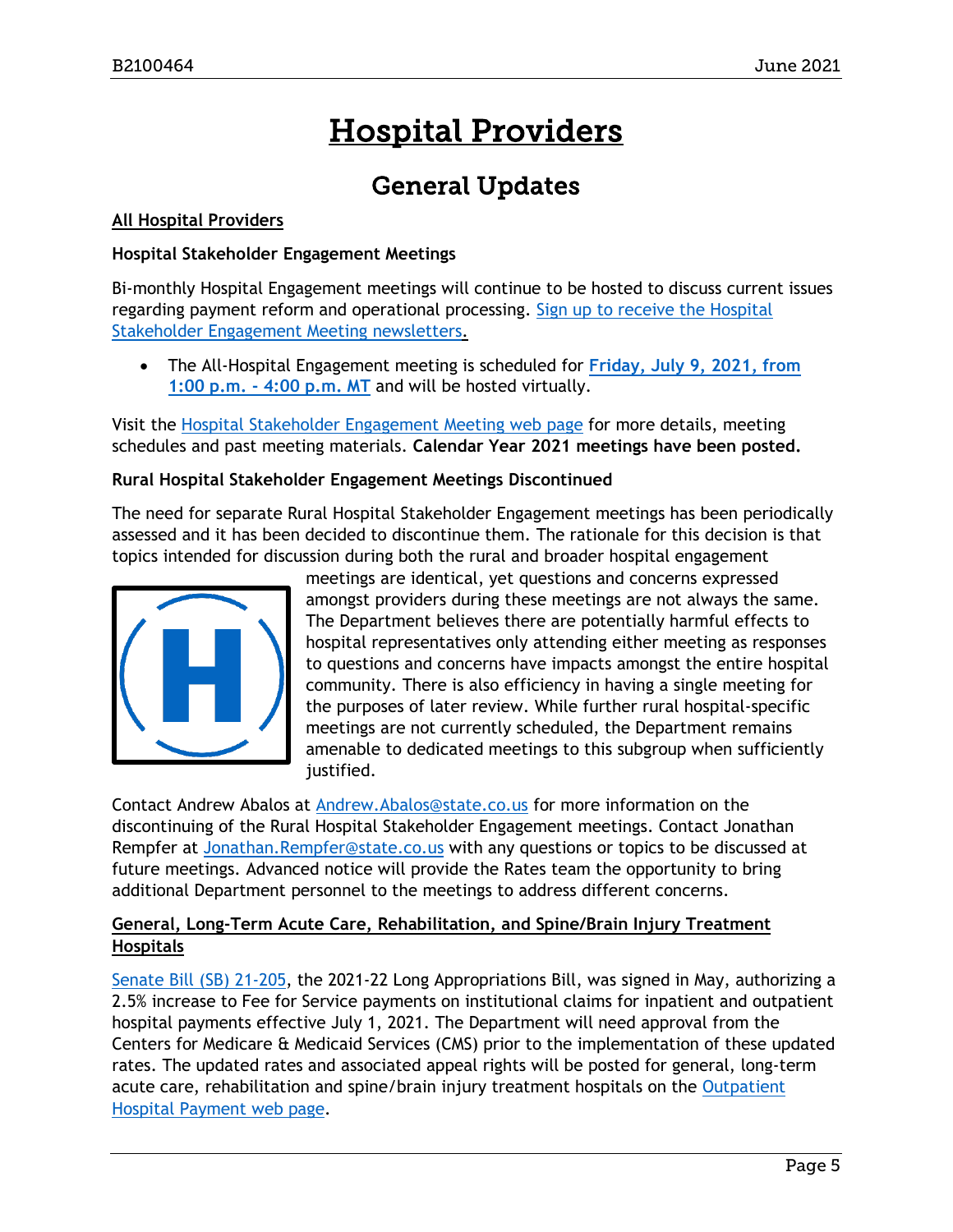For hospitals paid through the All Patients Refined Diagnosis Related Groups (APR-DRG), updated rates and appeal rights can be found on the [Inpatient Hospital Payment web page.](https://hcpf.colorado.gov/inpatient-hospital-payment) Contact Diana Lambe at [Diana.Lambe@state.co.us](mailto:Diana.Lambe@state.co.us) for further information regarding these rate updates.

For hospitals paid through the Enhanced Ambulatory Patient Grouping (EAPG) system, updated rates and appeal rights can be found on the [Outpatient Hospital Payment web page.](https://hcpf.colorado.gov/outpatient-hospital-payment)

Contact Andrew Abalos at [Andrew.Abalos@state.co.us](mailto:Andrew.Abalos@state.co.us) for further information regarding these rate updates.

For long-term acute care, rehabilitation, and spine/brain injury treatment hospitals paid through per diem rates, updated rates and appeal rights can be found on the [Inpatient](https://hcpf.colorado.gov/inpatient-hospital-diem-reimbursement-group)  [Hospital Per Diem Reimbursement Group web page.](https://hcpf.colorado.gov/inpatient-hospital-diem-reimbursement-group)

Contact Jonathan Rempfer at [Jonathan.Rempfer@state.co.us](mailto:Jonathan.Rempfer@state.co.us) for further information regarding these rate updates.

#### **Rural Health Clinics**

Bi-monthly Rural Health Clinic Engagement meetings will continue to be hosted to discuss current issues regarding payment reform and operational processing.

• The next [Rural Health Clinic Engagement meeting](https://hcpf.colorado.gov/rural-hospital-and-rural-health-clinics) is scheduled for June 16, 2021, and will be hosted virtually on Zoom.

Visit the [Rural Health Clinic Engagement Meeting web page](https://hcpf.colorado.gov/rural-hospital-and-rural-health-clinics) for more details, meeting schedules and past meeting materials. **Calendar Year 2021 meetings have been posted.**

Contact Erin Johnson at [Erink.Johnson@state.co.us](mailto:Erink.Johnson@state.co.us) with any questions or topics to be discussed at future meetings. Advanced notice will provide the Rates team time to bring additional Department personnel to the meetings to address different concerns.

### Hospital Transformation Program (HTP) Update

#### <span id="page-5-0"></span>**Application Review Oversight Committee**

Implementation of the HTP started with the application period during the month of April 2021. Applications will now undergo a process of review and feedback and a final review by the Application Review Oversight Committee.

Additional details about the application review process and the Application Review Oversight Committee can be found on the [Colorado Hospital Transformation Program web page.](https://hcpf.colorado.gov/colorado-hospital-transformation-program)



#### **Colorado Healthcare Affordability and Sustainability Enterprise (CHASE) Board Meeting**

The next CHASE Board meeting will take place [via webinar](https://cohcpf.adobeconnect.com/chase/) on Tuesday, June 22, 2021, at 3: 00 p.m. MT. Additional information about the board and meeting materials can be found on the [Colorado Healthcare Affordability and Sustainability Enterprise Board web page.](https://hcpf.colorado.gov/colorado-healthcare-affordability-and-sustainability-enterprise-chase-board)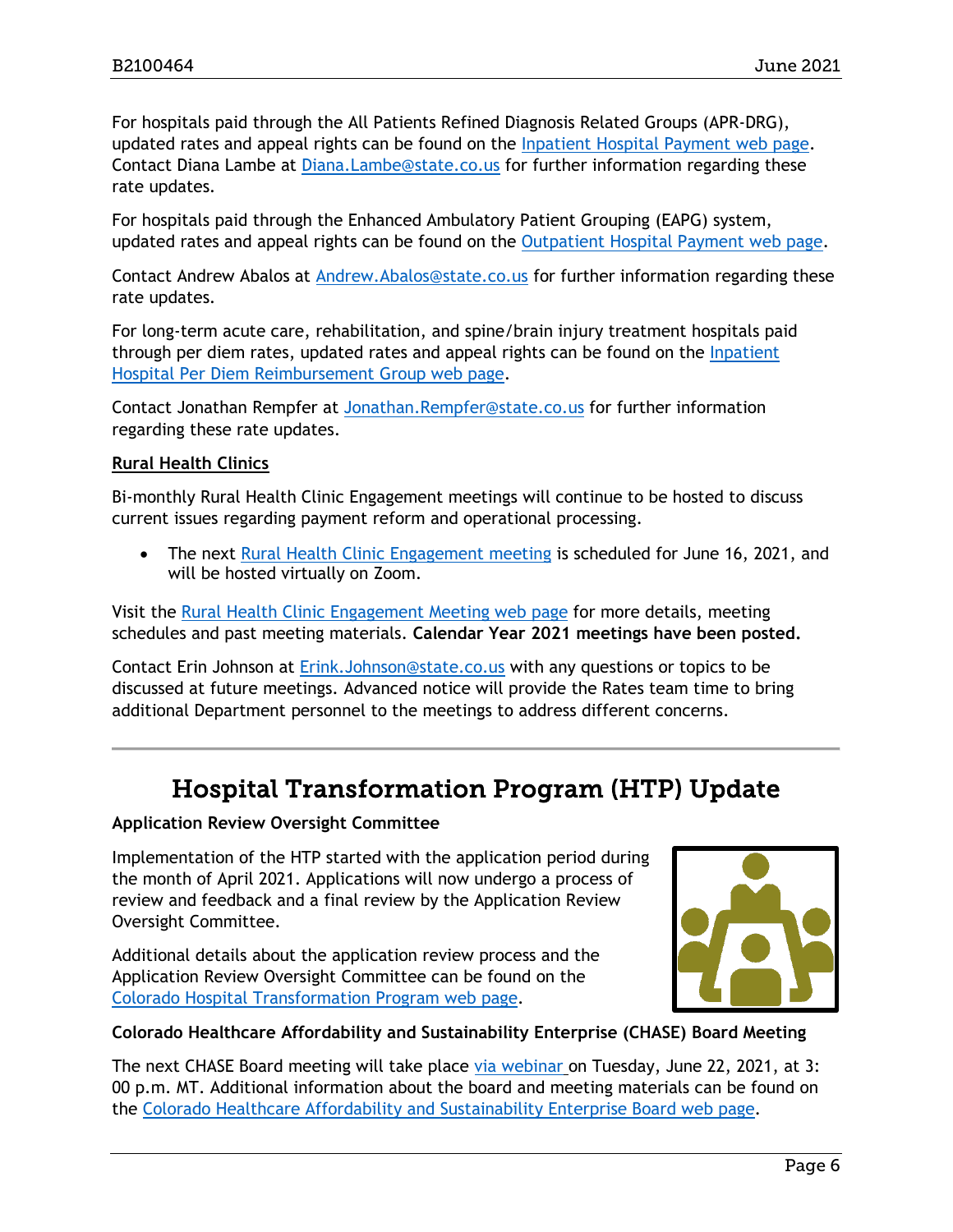## <span id="page-6-3"></span>Pharmacies and All Medication-Prescribing Providers

### Drug Utilization Review

<span id="page-6-0"></span>**Notification of Quantity Limit Changes for Ingrezza (valbenazine)**



Effective June 15, 2021, pharmacy claims for Ingrezza (valbenazine) will be subject to the following quantity limits: Ingrezza (valbenazine) 40mg limited to 1.77 capsules per day, 60mg limited to 1 capsule per day, and 80mg limited to 1 capsule per day.

Information regarding coverage and prior authorization criteria for Ingrezza (valbenazine) under the Health First Colorado pharmacy benefit is accessible in Appendix P located on the Pharmacy [Resources web page.](https://hcpf.colorado.gov/pharmacy-resources)

### New Pharmaceutical Benefit Help Guide

<span id="page-6-1"></span>Wondering when a pharmaceutical product or medication is covered under the medical or pharmacy benefit?

The Pharmaceutical Benefit Help Guide has been published to assist providers and stakeholders with which benefit, policies and reimbursement methods apply to a medication in question. The help guide may be accessed from either the [Pharmacy Resources web page](https://hcpf.colorado.gov/pharmacy-resources) or the [Physician Administered Drug web page.](https://hcpf.colorado.gov/physician-administered-drugs)

Contact Brittany Schock at Brittany. Schock@state.co.us or Felecia Gephart at [Felecia.Gephart@state.co.us](mailto:Felecia.Gephart@state.co.us) with any questions.

### Pharmacy and Therapeutics (P&T) Committee Meeting

Tuesday, July 13, 2021

1:00 p.m. – 5:00 p.m. MT (to be held virtually online)

Agenda and virtual meeting information can be found at the [Pharmacy and Therapeutics](https://hcpf.colorado.gov/pharmacy-and-therapeutics-committee)  [\(P&T\) Committee web page.](https://hcpf.colorado.gov/pharmacy-and-therapeutics-committee)

### <span id="page-6-2"></span>Pharmacy and Therapeutics (P&T) Committee Member Openings

There are two open positions for the P&T Committee member terms 2021-2022.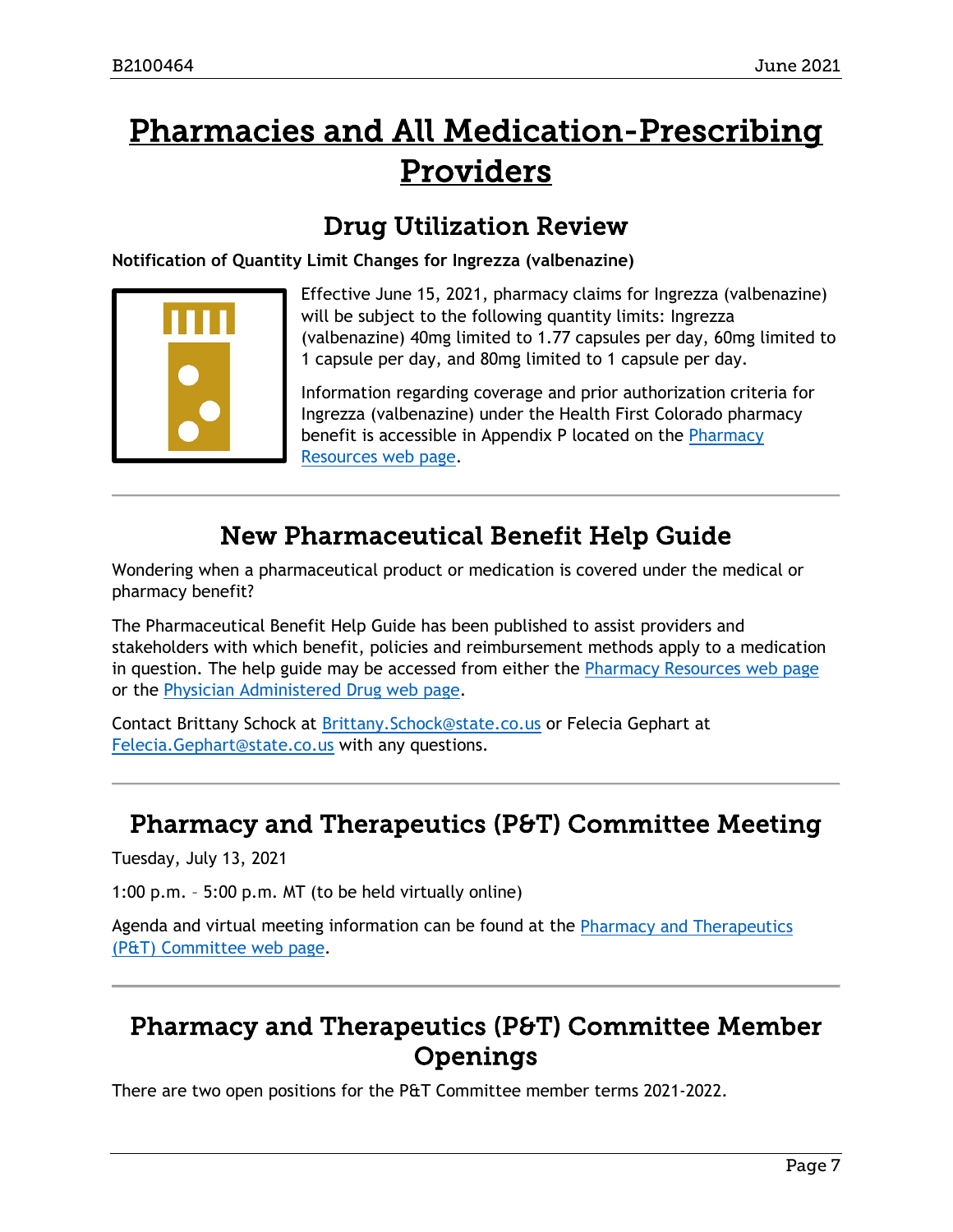Applicants are being accepted for the following two (2) open positions:

- One physician who specializes in the practice of psychiatry
- One physician who specializes in the treatment of members with disabilities

If interested in serving or know someone who would be qualified, please submit/have them submit a CV along with a completed [Conflict of Interest form](https://www.colorado.gov/pacific/sites/default/files/PT%20Conflict%20of%20interest%20form%20Sept19.pdf) to:

> Colorado Department of Health Care Policy and Financing Attn: Brittany Schock, PharmD Fax to 303-866-3590 or email [Brittany.Schock@state.co.us](mailto:Brittany.Schock@state.co.us)

### <span id="page-7-0"></span>Preferred Drug List (PDL) Announcement of Preferred Products

**The following drug classes and preferred agents will become effective July 1, 2021:**

**Acne - Topicals**

Preferred products will be: Aczone (BNR) gel, Adapalene gel, Adapalene/Benzoyl Peroxide gel, Clindamycin Phosphate swab/soln, Clindamycin/Benzoyl Peroxide gel (generic Duac), Clindamycin/Benzoyl Peroxide jar (generic Benzaclin), Differin pump (Rx), Erythromycin soln, Erythromycin/Benzoyl Peroxide gel, Retin-ABNR cream, Retin-A (BNR) gel, Sulfacetamide susp

**Acne - Isotretinoins** Preferred products will be: Amnesteem, Claravis

**Tetracyclines** Preferred products will be: Doxycycline Hyclate cap/tab, Doxycycline Monohydrate 50mg/100mg cap, Doxycycline Monohydrate tab, Minocycline cap

**Rosacea Agents** Preferred products will be: Finacea (BNR) gel, Metrogel (BNR), Metronidazole cream/lotion

**Antineoplastic Agents, Topical** Preferred products will be: Diclofenac 3% gel (generic Solaraze), Fluorouracil (generic Efudex) 5% cream, Fluorouracil solution



**Non-Opioid Analgesics**

Preferred products will be: Duloxetine 20mg/30mg/60mg, Gabapentin, Lidoderm (BNR) patch (Rx), Pregabalin cap, Savella tablet/dose pack

#### **Short-Acting Opioids**

Preferred products will be: Codeine/APAP tab, Hydrocodone/APAP soln/tab, Hydromorphone tab, Morphine tab/soln, Oxycodone tab/soln, Oxycodone/APAP tab, Tramadol 50mg, Tramadol/APAP tab

**Fentanyl Preparations (buccal, intranasal, transmucosal, sublingual)** Preferred products will be: No preferred agents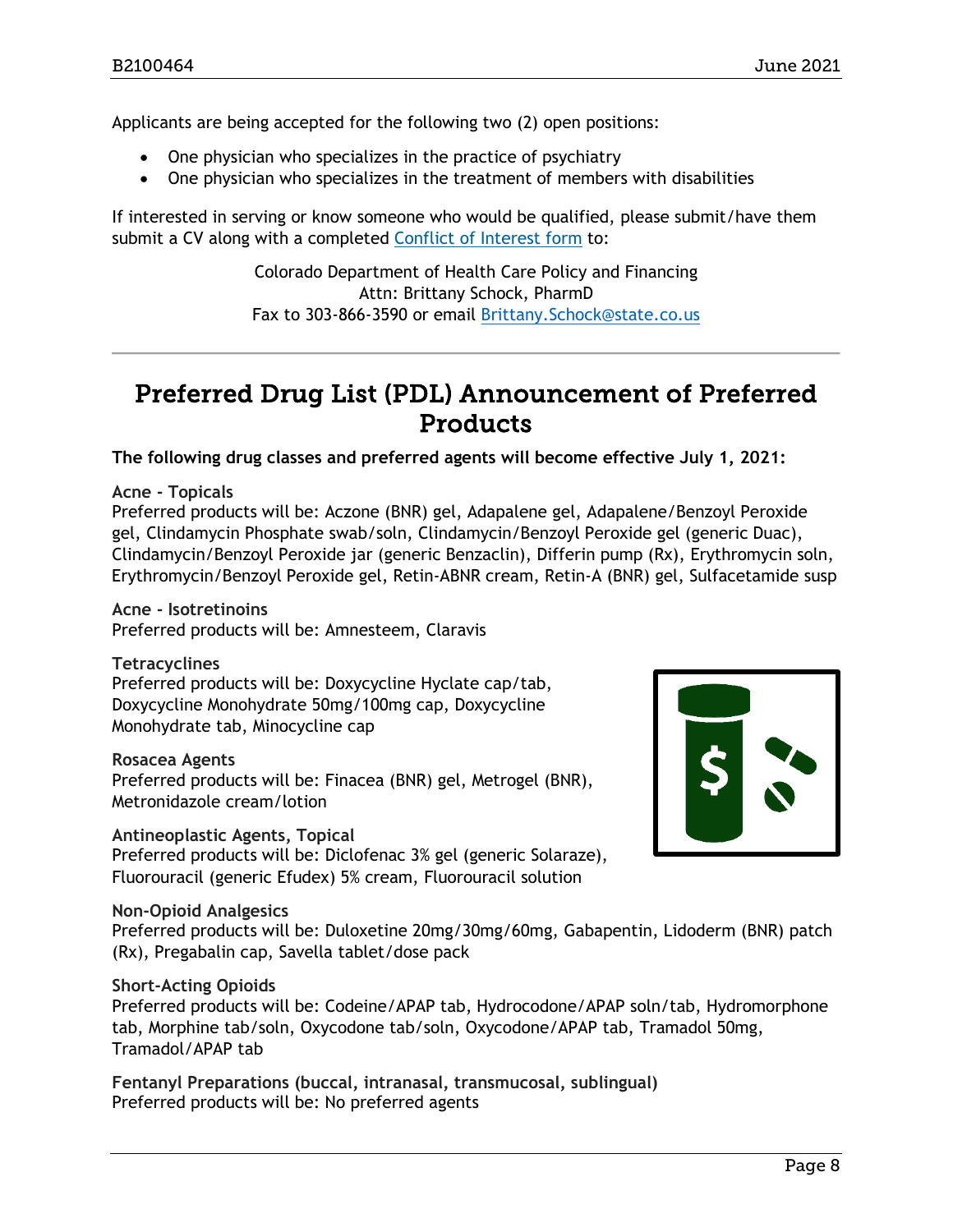**Long-Acting Opioids**

Preferred products will be: Butrans (BNR) patch, Fentanyl

12mcg/25mcg/50mcg/75mcg/100mcg patch, Morphine ER tablet, Tramadol ER tablet (generic Ultram ER)

**Inhaled Anticholinergics** Preferred products will be: Atrovent HFA, Ipratropium soln (generic Atrovent), Spiriva Handihaler/Respimat

**Inhaled Anticholinergic Combinations** Preferred products will be: Albuterol/Ipratropium soln, Anoro Ellipta, Combivent Respimat

**Inhaled Beta Agonists – Short-Acting** Preferred products will be: Albuterol soln, ProAir HFA (BNR), Ventolin HFA (BNR)

**Inhaled Beta Agonists – Long-Acting** Preferred products will be: Serevent Diskus

**Inhaled Corticosteroids** Preferred products will be: Asmanex Twisthaler, Budesonide respules, Flovent Diskus, Flovent HFA, Pulmicort Flexhaler

**Inhaled Corticosteroid Combinations** Preferred products will be: Advair Diskus (BNR), Advair HFA (BNR), Dulera, Symbicort (BNR)

**Respiratory Inhalants, Phosphodiesterase Inhibitors (PDEIs)** Preferred products will be: No preferred agents

**Androgenic Agents** Preferred products will be: Androderm patch, Androgel 1.62% pump (BNR), Androgel packet (BNR), Testosterone Cypionate vial

**Phosphate Binders** Preferred products will be: Calcium acetate cap, Phoslyra, Renagel (BNR) tablet, Renvela (BNR) tab/powder pack

**Benign Prostatic Hyperplasia (BPH) Agents** Preferred products will be: Alfuzosin, Doxazosin, Dutasteride, Finasteride, Tamsulosin, Terazosin



**Newer Generation Antihistamines and Antihistamine/Decongestant Combinations** Preferred products will be: Cetirizine 5mg/10mg tab (OTC), Cetirizine soln (OTC, Rx), Desloratadine tablet (Rx), Levocetirizine tab (OTC, Rx), Loratadine tab/soln (OTC)

#### **Angiotensin Modifiers**

Preferred products will be: Amlodipine/Benazepril, Amlodipine/Olmesartan, Amlodipine/Valsartan, Benazepril, Enalapril, Enalapril/HCTZ, Entresto, Fosinopril, Irbesartan, Irbesartan/HCTZ, Lisinopril, Lisinopril/HCTZ, Losartan, Losartan/HCTZ, Olmesartan, Olmesartan/HCTZ, Quinapril, Ramipril, Telmisartan, Valsartan, Valsartan/HCTZ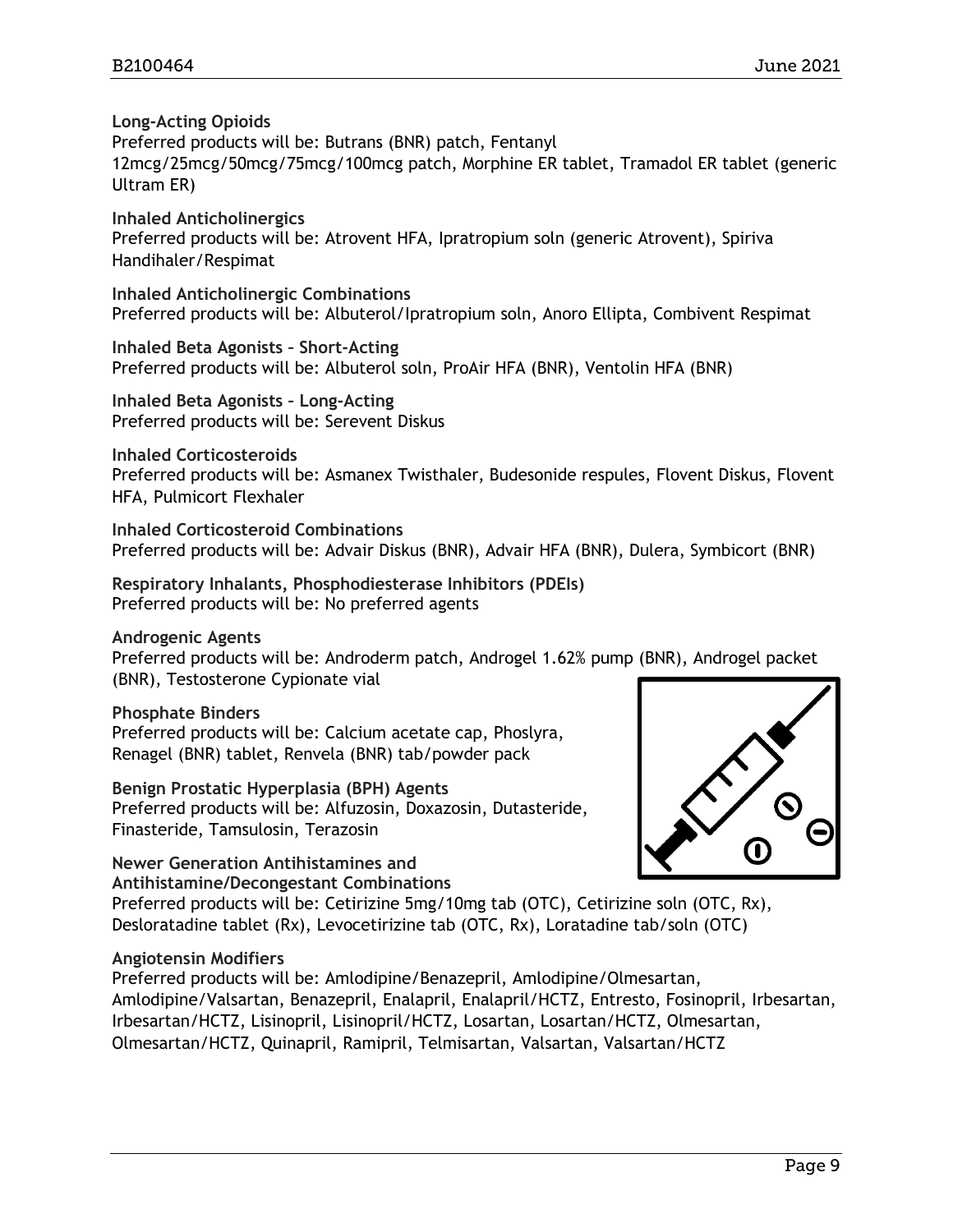#### **Skeletal Muscle Relaxants**

Preferred products will be: Baclofen, Cyclobenzaprine 5mg/10mg tab, Methocarbamol, Tizanidine 2mg/4mg tab

**Topical Immunomodulators** Preferred products will be: Elidel (BNR), Protopic (BNR)

#### **Brand name medication favored over equivalent generic**

The Department manages certain brand name products by favoring them over the generic equivalent non-preferred medications. The **Brand Favored Product List** is accessible from the [Pharmacy Resources web page.](https://hcpf.colorado.gov/pharmacy-resources) This list has recently migrated off of Appendix P. The Brand Favored Product List is a list of pharmacy benefit brand favored drugs including those on the PDL, those not on the PDL, and those on Appendix P.

If a generic is medically necessary for the member (over the equivalent Brand name), additional clinical information will need to be provided during the normal prior authorization process.

Pharmacies may reach out to Magellan Rx Management Pharmacy Call Center at 1-800-424- 5725 for assistance, if needed, available 24 hours a day, 7 days a week.

As a reminder, Brand Suboxone Film is favored over generic buprenorphine-naloxone film. Refer to Appendix P available on the [Pharmacy Resources web page,](https://hcpf.colorado.gov/pharmacy-resources) BUPRENORPHINE CONTAINING PRODUCTS section, for more details.

## Pharmacy Providers

### <span id="page-9-0"></span>Total Annual Prescription Volume (TAPV) and COVID-19 Vaccines

Guidance has been received from the Centers for Medicare & Medicaid Services (CMS) that COVID-19 vaccinations may be excluded from the TAPV count. This exclusion will be granted for the September 1, 2020, through August 31, 2021, reporting volume timeframe **only**. The TAPV surveying will begin October 1 through October 31, 2021, and will include a note that COVID-19 vaccinations may be excluded from the pharmacy's TAPV count.



As a reminder, pursuant to 10 CCR 2505-10, Section 8.800.13.I: The designation of a pharmacy's Dispensing Fee shall be updated annually. Every October, the Department shall contact a pharmacy requesting the completion of an attestation letter stating the pharmacy's Total Prescription Volume for the period September 1 to August 31. A pharmacy shall have until October 31 to provide the completed attestation letter to the Department. Using the attestation letter, the Department shall update a pharmacy's Dispensing Fee effective

January 1. A pharmacy failing to provide the Department an attestation letter on or before October 31, regardless of their previous Dispensing Fee, shall be reimbursed the \$9.31 Dispensing Fee.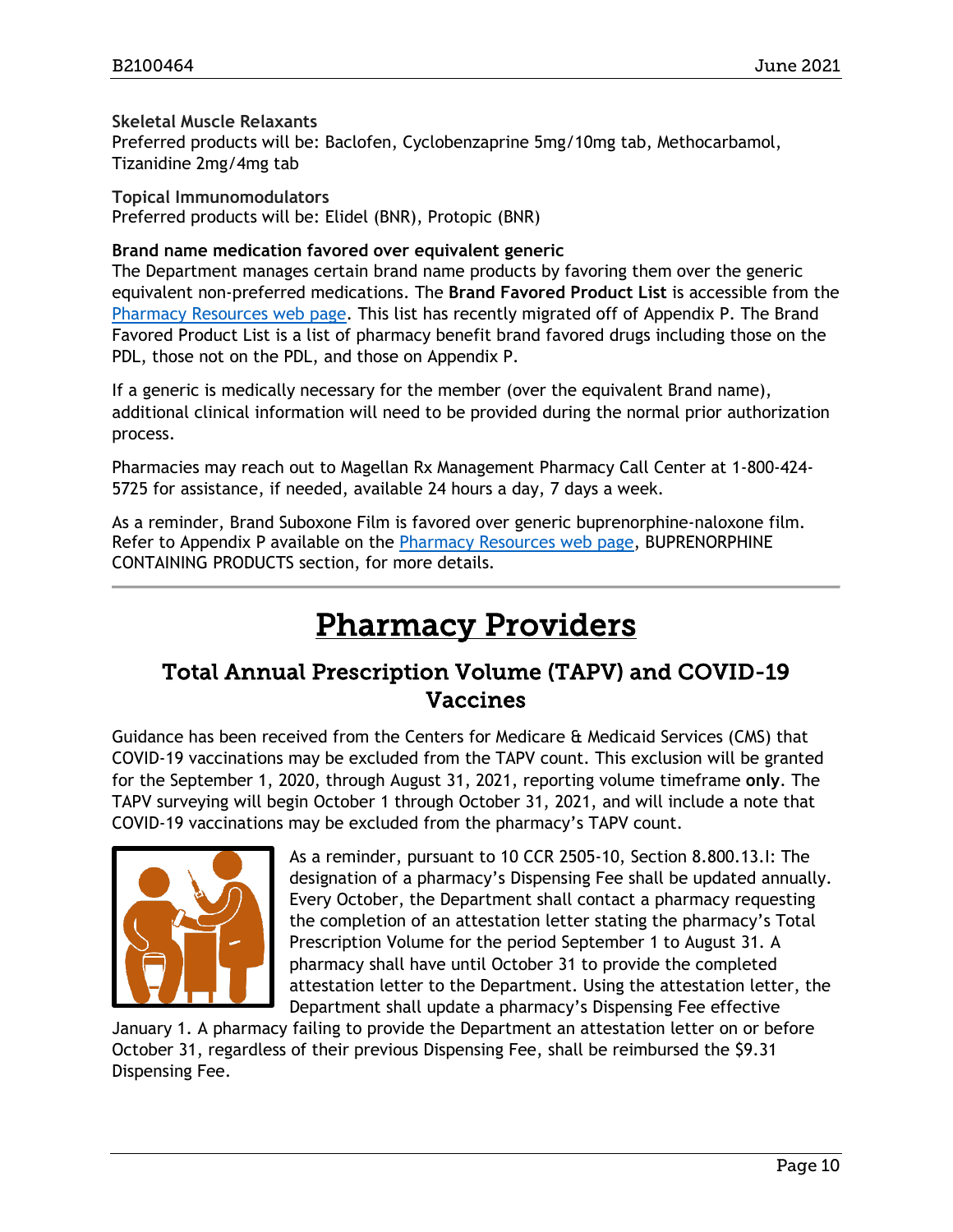Contact Kristina Gould at [Kristina.Gould@state.co.us](mailto:Kristina.Gould@state.co.us) with any questions related to this guidance.

### Reminder to Update Fax Numbers

<span id="page-10-0"></span>Pharmacy providers are encouraged to ensure their fax numbers are accurate and current to receive important pharmacy fax blasts. Many pharmacies either do not have a fax number on file or have a corporate fax number on record. For more information on updating the fax number, refer to the Provider Maintenance – [Provider Web Portal Quick Guide.](https://hcpf.colorado.gov/prov-maintenance)

## <span id="page-10-2"></span>Physician-Administered Drugs (PADs) Providers

### PADs Prior Authorization (PA) Update

<span id="page-10-1"></span>A select number of PADs will be subject to PA requirements no earlier than July 1, 2021.

After implementation, providers should ensure that any Health First Colorado member due to receive any of the following PADs have an approved PA on file prior to administration.

| <b>Drug Class</b>                | <b>HCPCS</b> | <b>Drug Name</b>        |  |
|----------------------------------|--------------|-------------------------|--|
| Bone Resorption Inhibitor Agents | J0897        | Prolia                  |  |
|                                  |              | Xgeva                   |  |
|                                  | J1459        | Privigen                |  |
|                                  | J1556        | Bivigam                 |  |
|                                  | J1557        | Gammaplex               |  |
|                                  |              | Gammaked                |  |
|                                  | J1561        | Gamunex                 |  |
| Immune Globulin Agents           |              | Gamunex-C               |  |
|                                  | J1566        | Gammagard S/D           |  |
|                                  | J1568        | Octagam 5%, 10%         |  |
|                                  | J1569        | <b>Gammagard Liquid</b> |  |
|                                  | J1572        | Flebogamma DIF          |  |
|                                  | J1599        | Asceniv                 |  |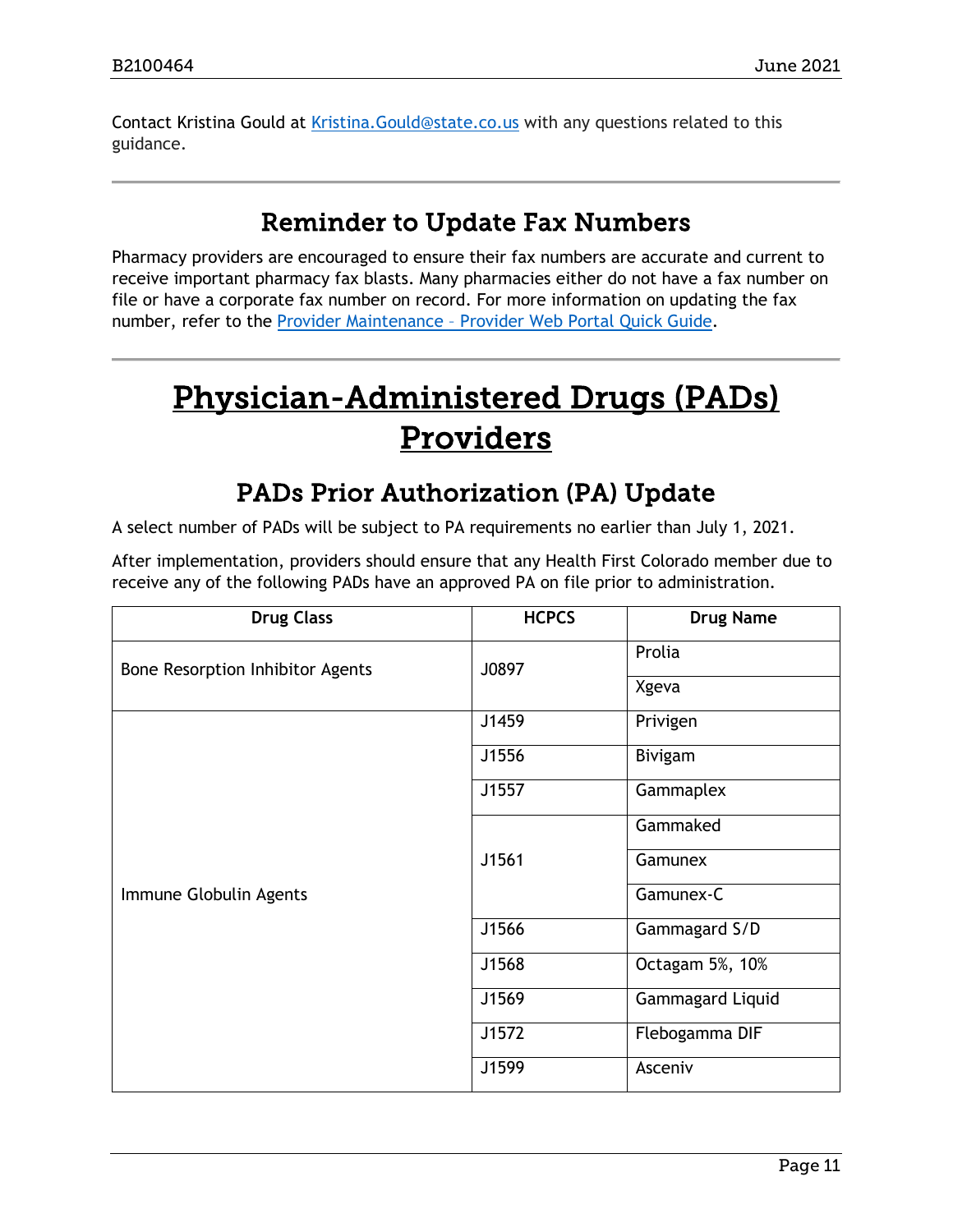| <b>Drug Class</b>          | <b>HCPCS</b> | <b>Drug Name</b> |
|----------------------------|--------------|------------------|
|                            |              | Panzyga          |
|                            | J0517        | Fasenra          |
|                            | J1300        | Soliris          |
|                            | J1745        | Remicade         |
| Monoclonal Antibody Agents | J2182        | Nucala           |
|                            | J2357        | Xolair           |
|                            | J2786        | Cinqair          |
|                            | J3380        | Entyvio          |
| Multiple Sclerosis Agents  | J2323        | Tysabri          |
|                            | J2350        | Ocrevus          |
|                            | J0585        | Botox            |
| Neuromuscular Agents       | J0586        | Dysport          |
|                            | J0587        | Myobloc          |
|                            | J0588        | Xeomin           |

All PAD PA procedures and clinical criteria will be located in the upcoming Appendix Y: Physician Administered Drug Medical Benefit Prior Authorization Procedures and Criteria. Notification will be sent out when this appendix becomes available.

Keystone Peer Review Organization (Kepro) will offer various training sessions to providers within the coming months. Additional information will be sent via email, newsletters, monthly provider bulletins and posted to the [ColoradoPAR: Health First Colorado Prior Authorization](https://www.colorado.gov/hcpf/par)  [Request Program web page](https://www.colorado.gov/hcpf/par) and the [Physician Administered Drug Provider Resources web](https://www.colorado.gov/pacific/hcpf/physician-administered-drugs)  [page.](https://www.colorado.gov/pacific/hcpf/physician-administered-drugs)

Email [HCPF\\_PAD@state.co.us](mailto:HCPF_PAD@state.co.us) with all other PAD questions.

## <span id="page-11-1"></span>340B Drug Pricing Program Providers

### <span id="page-11-0"></span>Policy and Procedures for Physician-Administered Drugs

Health First Colorado would like to remind all providers who participate in the 340B Drug Pricing Program of the 340B Policy and Procedures for physician-administered drugs (PADs):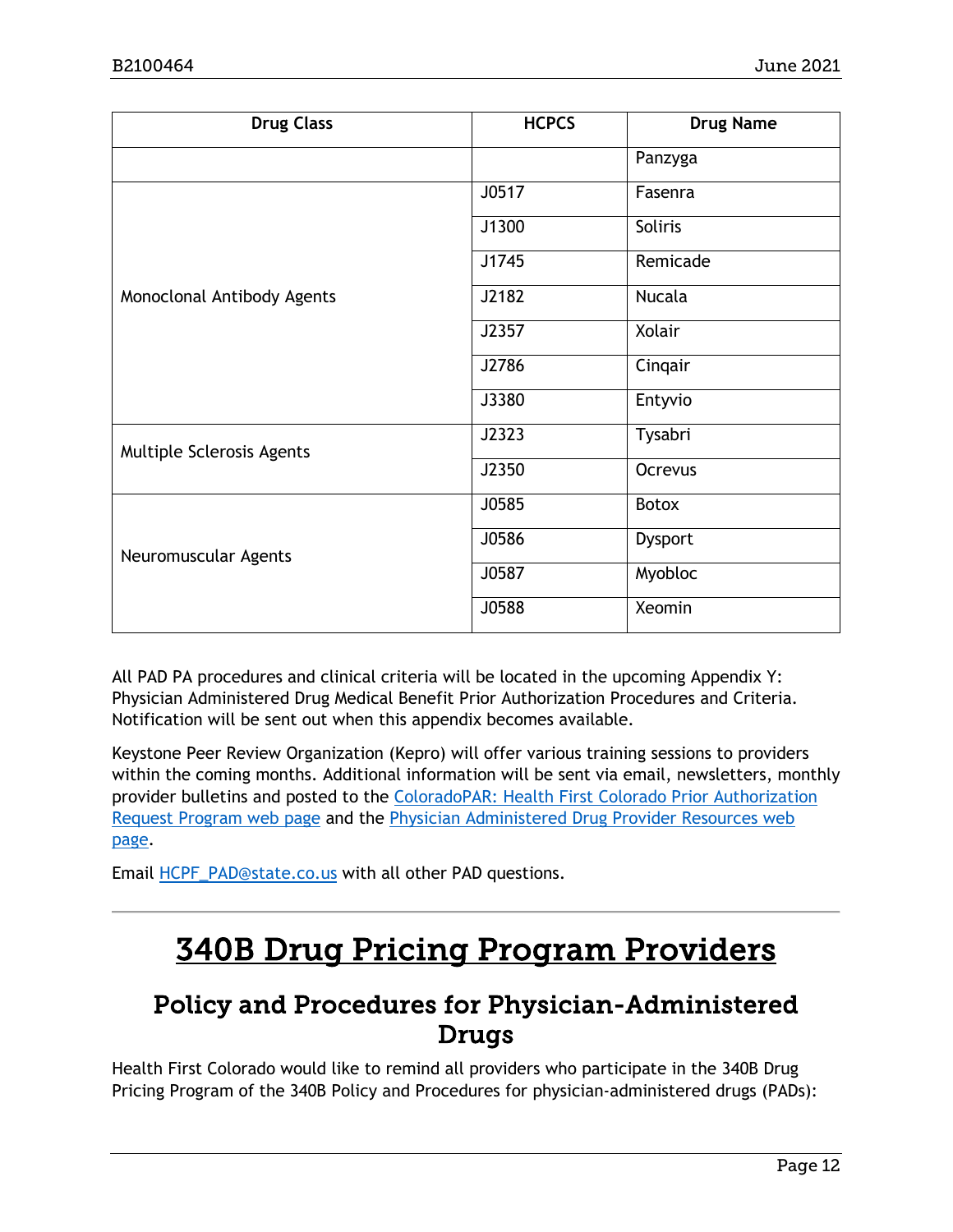- Health First Colorado requires covered entities to determine whether they will dispense only 340B drugs to Health First Colorado members (carve-in) or whether they will not dispense 340B drugs to Health First Colorado members (carve-out).
	- $\circ$  Covered entities cannot bill both 340B purchased drugs and non-340B drugs for Health First Colorado members.
- Covered entities which carve-in must have their National Provider Identifier(NPI) number listed on the Health Resources & Service Administration (HRSA) Medicaid Exclusion File.

Covered entities must bill PAD claim lines at acquisition cost and the line must include the "UD" modifier.

Visit the [340B Policy and Procedures Manual web page](https://hcpf.colorado.gov/340b-manual) for more information.

<span id="page-12-1"></span>Email [HCPF\\_PAD@state.co.us.](mailto:HCPF_PAD@state.co.us) with questions regarding PADs and this policy.

## Provider Billing Training Sessions

### <span id="page-12-0"></span>June and July 2021 Provider Billing Webinar-Only Training Sessions

Providers are invited to participate in training sessions for an overview of Health First Colorado billing instructions and procedures. The current and following months' workshop calendars are shown below.

#### **Who Should Attend?**

Staff who submit claims, are new to billing Health First Colorado services, or need a billing refresher course should consider attending one or more of the following provider training sessions.

The institutional claims (UB-04) and professional claims (CMS 1500) training sessions provide high-level overviews of claim submission, prior authorizations, navigating the [Department's website,](https://www.colorado.gov/hcpf/) using the [Provider Web Portal,](https://colorado-hcp-portal.xco.dcs-usps.com/hcp/provider/Home/tabid/135/Default.aspx) and more. For a preview of the training materials used in these sessions, refer to the Beginner Billing Training: Professional Claims (CMS 1500) and Beginner Billing Training: Institutional Claims (UB-04) available on the [Provider](https://www.colorado.gov/pacific/hcpf/provider-training)  [Training web page](https://www.colorado.gov/pacific/hcpf/provider-training) under the Billing Training – Resources drop-down section.



For more training materials on navigating the Provider Web Portal, refer to the Provider Web Portal Quick Guides available on the [Quick Guides web page.](https://www.colorado.gov/hcpf/interchange-resources)

**Note:** Trainings may end prior to 11:30 a.m. MT. Time has been allotted for questions at the end of each session.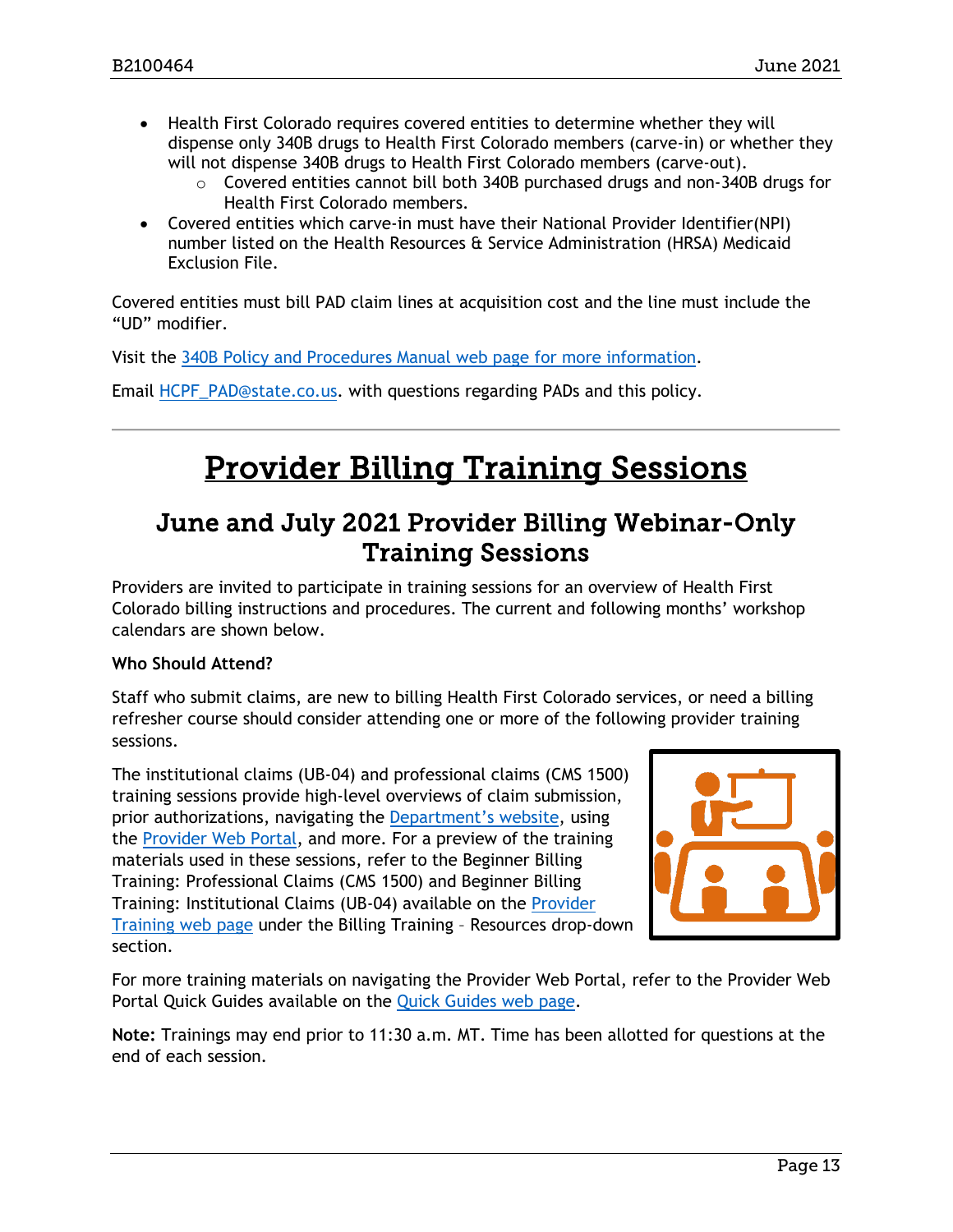#### **June 2021**

| Sunday          | Monday          | Tuesday         | Wednesday       | Thursday                                                                                                                                                                | Friday                  | Saturday        |
|-----------------|-----------------|-----------------|-----------------|-------------------------------------------------------------------------------------------------------------------------------------------------------------------------|-------------------------|-----------------|
|                 |                 | $\mathbf{1}$    | $\overline{2}$  | $\overline{3}$                                                                                                                                                          | $\overline{\mathbf{4}}$ | $\overline{5}$  |
| 6               | $\overline{7}$  | $\overline{8}$  | $\overline{9}$  | 10<br><b>Beginner</b><br><b>Billing</b><br><b>Training:</b><br>Professional<br><b>Claims (CMS</b><br><u>1500)</u><br>$9:00 a.m. -$<br>11:30 a.m.<br>MT                  | $\overline{11}$         | $\overline{12}$ |
| $\overline{13}$ | 14              | 15              | 16              | 17                                                                                                                                                                      | 18                      | 19              |
| $\overline{20}$ | $\overline{21}$ | $\overline{22}$ | $\overline{23}$ | $\overline{24}$<br><b>Beginner</b><br><b>Billing</b><br><b>Training:</b><br>Institutional<br><b>Claims (UB-</b><br>04)<br>$9:00$ a.m. -<br>11:30 a.m.<br>M <sub>T</sub> | $\overline{25}$         | $\overline{26}$ |
| 27              | 28              | 29              | 30              |                                                                                                                                                                         |                         |                 |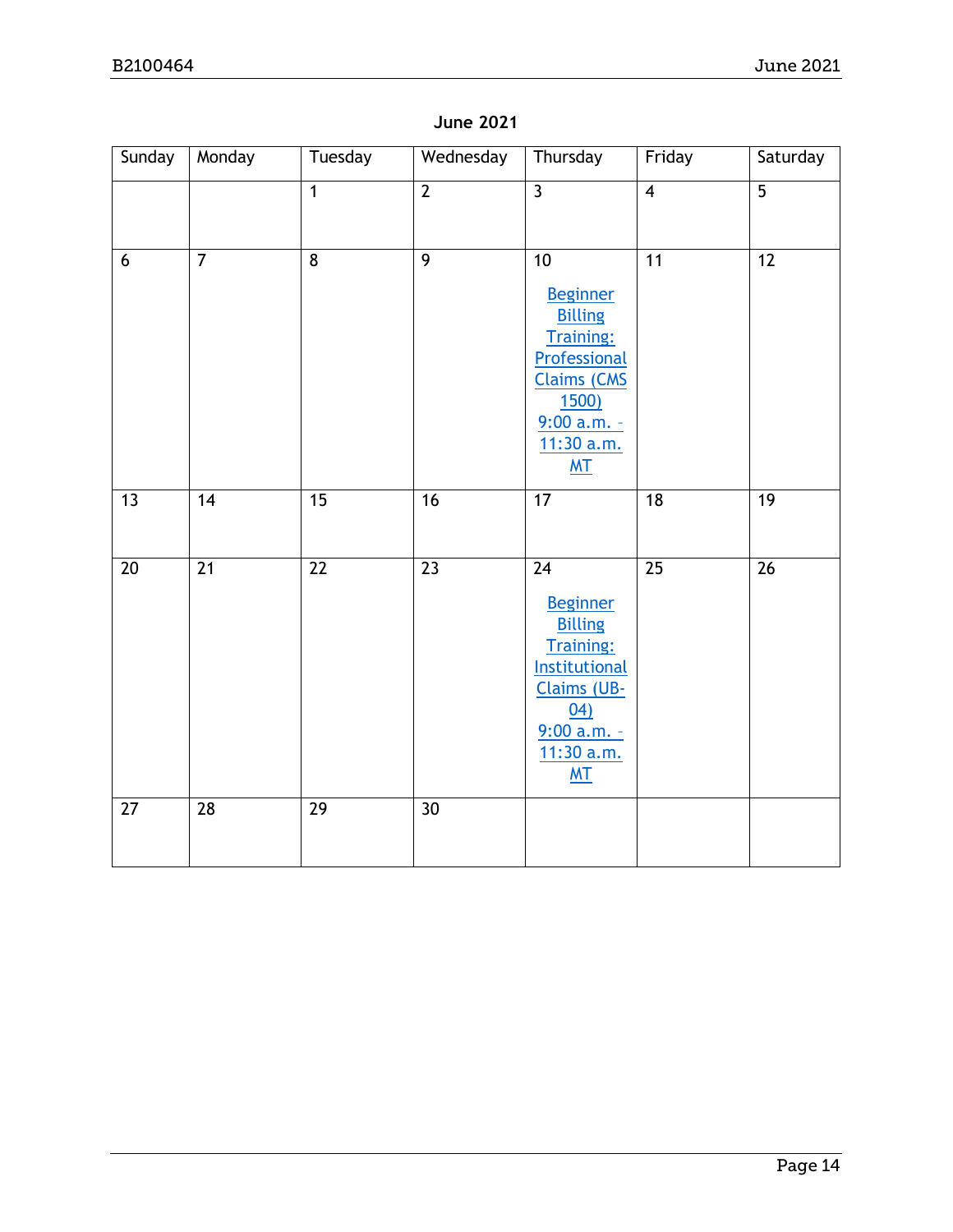| Sunday                  | Monday                                              | Tuesday | Wednesday       | Thursday                                                                                                                                                    | Friday          | Saturday        |
|-------------------------|-----------------------------------------------------|---------|-----------------|-------------------------------------------------------------------------------------------------------------------------------------------------------------|-----------------|-----------------|
|                         |                                                     |         |                 | $\mathbf{1}$                                                                                                                                                | $\overline{2}$  | $\overline{3}$  |
| $\overline{\mathbf{4}}$ | $\overline{5}$<br>Independence<br>Day<br>(observed) | 6       | $\overline{7}$  | $\overline{8}$<br><b>Beginner</b><br><b>Billing</b><br>Training:<br>Professional<br><b>Claims (CMS</b><br><u>1500)</u><br>$9:00 a.m. -$<br>11:30 a.m.<br>MT | $\overline{9}$  | 10              |
| 11                      | $\overline{12}$                                     | 13      | 14              | 15                                                                                                                                                          | 16              | 17              |
| 18                      | $\overline{19}$                                     | 20      | $\overline{21}$ | 22<br><b>Beginner</b><br><b>Billing</b><br><b>Training:</b><br>Institutional<br><b>Claims (UB-</b><br>(04)<br>$9:00$ a.m. -<br>11:30 a.m.<br><b>MT</b>      | $\overline{23}$ | $\overline{24}$ |
| 25                      | 26                                                  | 27      | $\overline{28}$ | $\overline{29}$                                                                                                                                             | $\overline{30}$ | $\overline{31}$ |

#### **July 2021**

#### **Live Webinar Registration**

Register for a live webinar by clicking the title of the desired training session in the calendar above and completing the webinar registration form. An automated response will confirm the reservation. For questions or issues regarding webinar registration, email [co.training@gainwelltechnologies.com](mailto:co.training@gainwelltechnologies.com) with the subject line "Webinar Help." Include a description of the issue being experienced, name and contact information (email address and phone number), and the name and date of the webinar(s) to be attended. Allow up to 2-3 business days to receive a response.